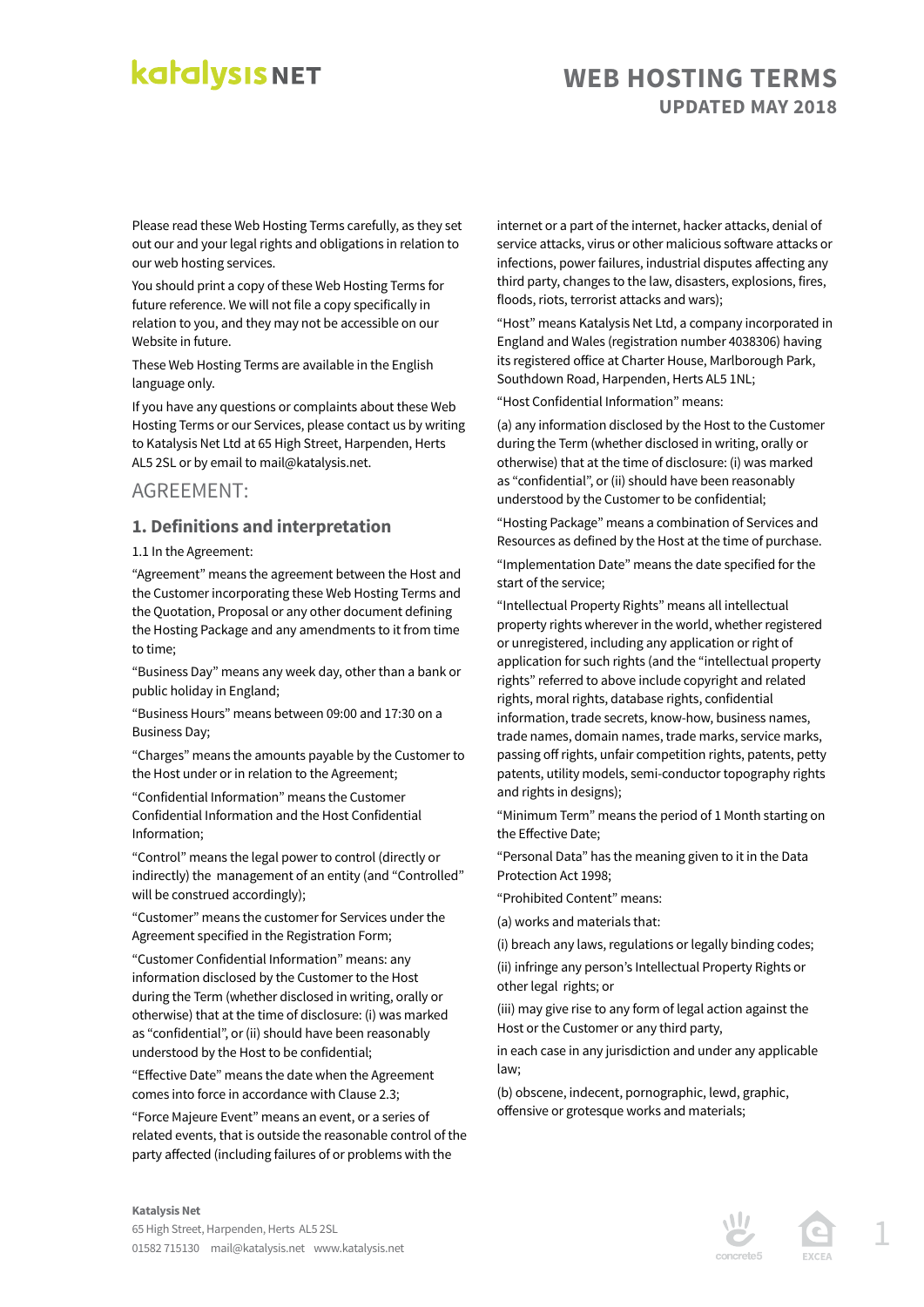(c) works and materials which are likely to cause annoyance, inconvenience or anxiety to any internet user; and

(d) spam, including unsolicited bulk messages and unsolicited commercial messages;

"Resources" means the resources allocated in the Customer's Hosting Package;

"Services" means the services detailed in Clause 4;

"Term" means the term of the Agreement;

"Website" means the Customer's website or websites hosted through the Services; and

"Year" means a period of 365 days (or 366 days if there is a 29 February during the relevant period) starting on the Effective Date or on any anniversary of the Effective Date.

1.2 In the Agreement, a reference to a statute or statutory provision includes a reference to:

(a) that statute or statutory provision as modified, consolidated and/or re-enacted from time to time; and

(b) any subordinate legislation made under that statute or statutory provision.

1.3 The Clause headings do not affect the interpretation of the Agreement.

1.4 The ejusdem generis rule is not intended to be used in the interpretation of the Agreement.

#### **2. The Agreement**

2.1 In order to apply to become a Customer, the applicant must agree to purchase a Hosting Package.

2.3 This Agreement will come into force if and when the Host sends to the Customer an acceptance email.

2.4 This Agreement will continue in force indefinitely, unless and until terminated in accordance with Clause 12.

#### **3. Transition and implementation**

3.1 At the request of the Customer, the Host will transfer the Website from its development servers or use reasonable endeavours to assist with the transition of the Website from any third party host.

3.2 The Host will implement the hosting of the Website on or before the Implementation Date or, where the Host does not hold a copy of the Website at least 5 Business Days before the Implementation Date, within 5 Business Days after the date of receipt of a copy of the Website.

3.3 Within 5 Business Days following the Implementation Date (or, if later, the actual date of implementation of the hosting of the Website), the Customer will comprehensively test the hosting of the Website and will inform the Host of any issues arising from those tests.

#### **4. Services**

4.1 From the date of actual implementation, the Host will host the Website in the manner specified, and will make available the Resources for this purpose.

4.2 The Host may suspend some or all of the Services in order to carry out scheduled or emergency maintenance or repairs. The Host will use reasonable endeavours to minimise the disruption caused by maintenance and repairs. Subject to this Clause 4.2, the Host will use reasonable endeavours to maintain the Website availability level specified in the Schedule.

4.5 The Host will make available, on Business Days between the hours of 9.00 am and 5.00 pm (London time), an email facility for the purpose of providing support to the Customer (and the Host's other customers).

4.6 The Host will make back-ups of the Customer's Website on a daily basis, and will retain such back-ups for 10 days.

#### **5. Customer Responsibilities**

5.1 The Customer will provide the Host with all cooperation, information and documentation reasonably required for the implementation and hosting of the Website and the provision of the other Services, and the Customer will be responsible for procuring any third party co-operation reasonably required for the implementation and hosting of the Website and the provision of the other Services.

5.2 The Services are provided to the Customer only, and the Customer may not resell or sub-license the Services to any third party.

5.3 The Customer will be responsible for obtaining suitable licences of third party software (such as email client software) which are required for the full use of the Services.

5.4 It is the Customer's responsibility to keep any passwords relating to the Services confidential, and to change such passwords on a regular basis. The Customer will notify the Host immediately if it becomes aware that a password relating to the Services is or may have been compromised or misused.

5.5 The Customer grants to the Host a worldwide, nonexclusive, royalty-free licence to copy and otherwise use the Website and other works and materials processed through the Services by or on behalf of the Customer for the purposes of:

(a) providing the Services;

(b) fulfilling the Host's contractual obligations under the Agreement; and

(c) exercising the Host's contractual rights under the Agreement,



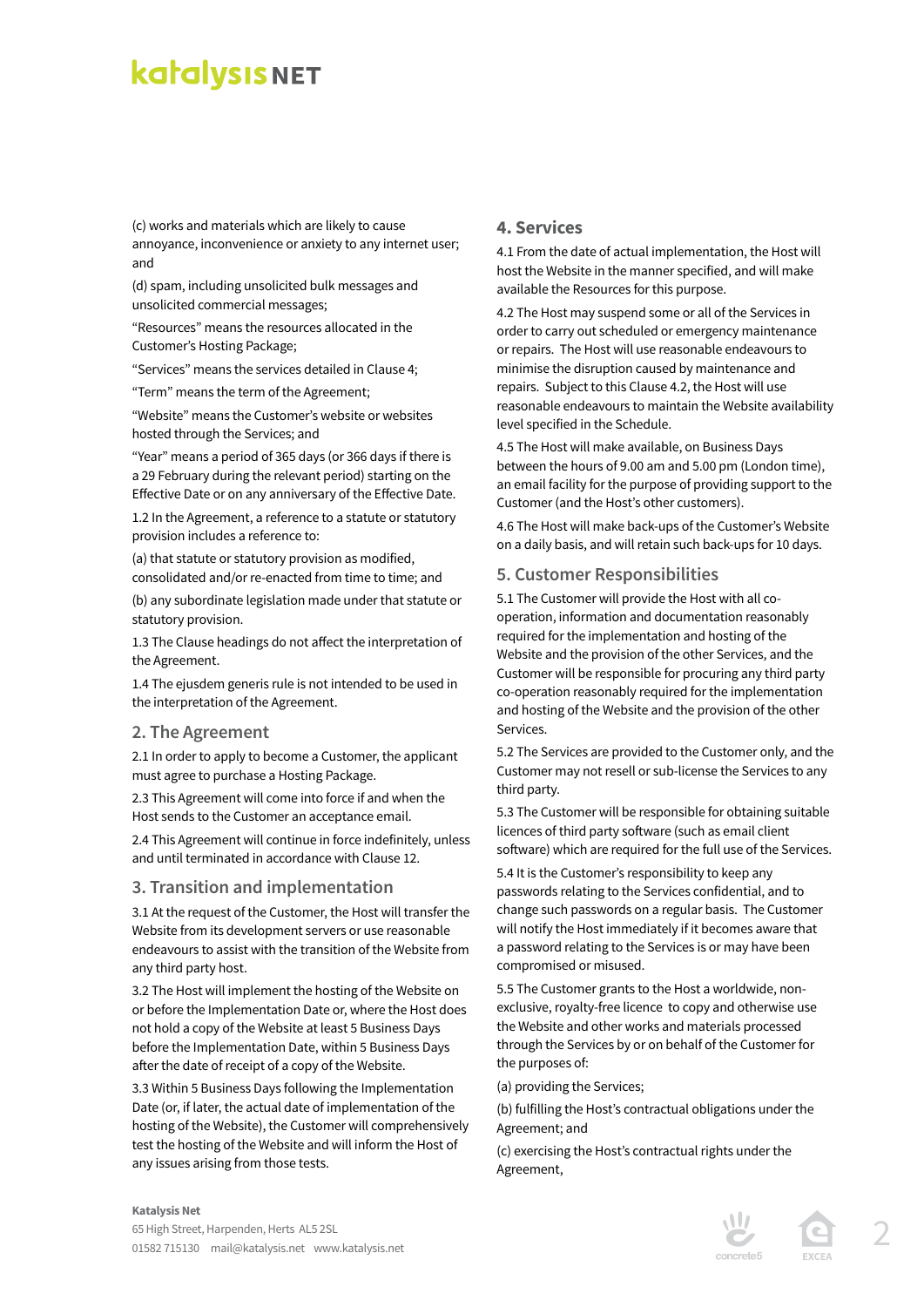and the Customer also grants to the Host the right to sublicense these rights for these purposes.

#### **6. Acceptable Use**

6.1 The Customer must not use the Website or any of the Services:

(a) to host, store, send, relay or process any Prohibited Content;

(b) for any purpose which is unlawful, fraudulent, or infringes any third party rights; or

(c) in any way which may put the Host in breach of a contractual or other obligation owed by the Host to any internet service provider.

6.2 The Host reserves the right to remove content from the Website where it reasonably suspects such content is Prohibited Content.

 6.3 The Website's utilisation of Resources must not exceed the limits agreed. If the Website's utilisation of Resources exceeds those limits, the parties will endeavour to agree a variation to the Agreement. If the parties cannot agree such a variation within a reasonable period (being not more than 30 days) following notice from the Host to the Customer requesting such variation, and Resource utilisation continues to exceed those limits, the Customer will be deemed to be in material breach of the Agreement for the purposes of Clause 12.

6.4 The Customer acknowledges that the Host does not purport to monitor the content of the Website or the use of the Services.

6.5 Where the Host reasonably suspects that there has been a breach of the provisions of this Clause 6, the Host may suspend any or all of the Services and/or the Customer's access to any or all Services while it investigates the matter.

6.6 Subject to Clause 6.3, any breach by the Customer of this Clause 6 will be deemed to be a material breach of the Agreement for the purposes of Clause 12.

6.7 The Customer hereby indemnifies the Host and undertakes to keep the Host indemnified against any and all liabilities, damages, losses, costs and expenses (including legal expenses and amounts paid in settlement of legal claims) arising directly or indirectly as a result of any breach by the Customer of this Clause 6.

#### **7. Charges and payment**

7.1 The Host will issue invoices for the Charges to the Customer either monthly or annually (depending on the agreement) in advance during the Term

7.2 The Customer will pay the Charges to the Host within 30 days of the date of issue of an invoice issued in accordance with Clause 7.1.

7.3 All Charges stated in or in relation to the Agreement are stated exclusive of VAT, unless the context requires otherwise.

7.4 Charges must be paid by direct debit, bank transfer or by cheque using such payment details as are notified by the Host to the Customer from time to time).

7.5 If the Customer does not pay any amount properly due to the Host under or in connection with the Agreement, the Host may:

(a) charge the Customer interest on the overdue amount at the rate of 5% per year above the base rate of HSBC Bank Plc from time to time (which interest will accrue daily and be compounded quarterly); or

(b) claim interest and statutory compensation from the Customer pursuant to the Late Payment of Commercial Debts (Interest) Act 1998.

#### **8. Warranties**

8.1 The Customer warrants to the Host that it has the legal right and authority to enter into and perform its obligations under the Agreement.

8.2 The Host warrants to the Customer:

(a) that it has the legal right and authority to enter into and perform its obligations under the Agreement; and

(b) that it will perform its obligations under the Agreement with reasonable care and skill.

8.3 Without prejudice to the Host's obligations under Clause 8.2, the Customer acknowledges and agrees that the Services may be interrupted as a result of a hardware failure or Force Majeure Event and that the Host will not be in breach of the Agreement by virtue of such interruption, providing that the Host must use reasonable endeavours to remedy the interruption as soon as reasonably practicable.

8.4 All of the parties' warranties and representations in respect of the subject matter of the Agreement are expressly set out in the terms of the Agreement. To the maximum extent permitted by applicable law and subject to Clause 9.1, no other warranties or representations concerning the subject matter of the Agreement will be implied into the Agreement or any related contract.

#### **9. Limitations and exclusions of liability**

9.1 Nothing in the Agreement will:

(a) limit or exclude the liability of a party for death or personal injury resulting from negligence;



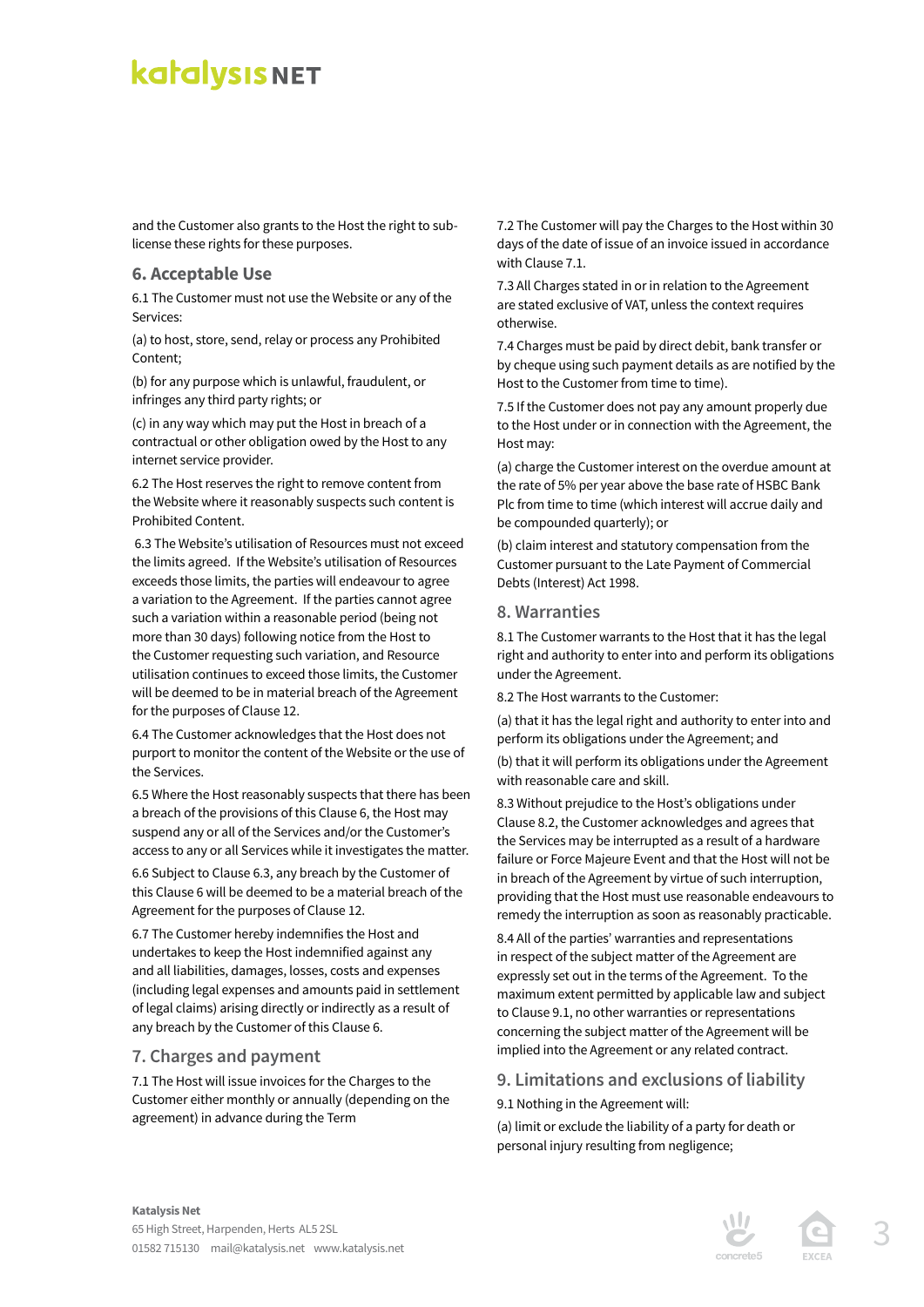(b) limit or exclude the liability of a party for fraud or fraudulent misrepresentation by that party;

(c) limit any liability of a party in any way that is not permitted under applicable law; or

(d) exclude any liability of a party that may not be excluded under applicable law.

9.2 The limitations and exclusions of liability set out in this Clause 9:

(a) are subject to Clause 9.1; and

(b) govern all liabilities arising under the Agreement or any collateral contract or in relation to the subject matter of the Agreement or any collateral contract, including liabilities arising in contract, in tort (including negligence) and for breach of statutory duty.

9.3 The Host will not be liable in respect of any loss of profits, income, revenue, use, production or anticipated savings.

9.4 The Host will not be liable for any loss of business, contracts or commercial opportunities.

9.5 The Host will not be liable for any loss of or damage to goodwill or reputation.

9.6 The Host will not be liable in respect of any loss or corruption of any data, database or software.

9.7 The Host will not be liable in respect of any special, indirect or consequential loss or damage.

9.8 The Host will not be liable for any losses arising out of a Force Majeure Event.

9.9 The Host's liability in relation to any event or series of related events will not exceed the greater of:

(a) £1,000 ; and

(b) the total amount paid and payable by the Customer to the Host under the Agreement during the 12 month period immediately preceding the event or events giving rise to the claim.

9.10 The Host's aggregate liability under the Agreement and any collateral contracts will not exceed the greater of:

(a) £1,000; and

(b) the total amount paid and payable by the Customer to the Host under the Agreement.

#### **10. Data protection**

10.1 The Customer warrants that it has the legal right to disclose all Personal Data that it does in fact disclose to the Host under the Agreement, and that the processing of that Personal Data by the Host for the purposes of and in accordance with the terms of the Agreement will not

breach any applicable laws (including the Data Protection Act 1998).

10.2 The Host warrants that:

(a) it will act only on instructions from the Customer in relation to the processing of any Personal Data performed by the Host on behalf of the Customer; and

(b) it has in place appropriate security measures (both technical and organisational) against unlawful or unauthorised processing, and against loss or corruption, of Personal Data processed by the Host on behalf of the Customer.

#### **11. Confidentiality**

11.1 The Host will:

(a) keep confidential and not disclose the Customer Confidential Information to any person save as expressly permitted by this Clause 11; and

(b) protect the Customer Confidential Information against unauthorised disclosure by using the same degree of care as it takes to preserve and safeguard its own confidential information of a similar nature, being at least a reasonable degree of care.

11.2 The Customer will:

(a) keep confidential and not disclose the Host Confidential Information to any person save as expressly permitted by this Clause 11; and

(b) protect the Host Confidential Information against unauthorised disclosure by using the same degree of care as it takes to preserve and safeguard its own confidential information of a similar nature, being at least a reasonable degree of care.

11.3 Confidential Information of a party may be disclosed by the other party to that other party's officers, employees, agents, insurers and professional advisers, provided that the recipient is bound in writing to maintain the confidentiality of the Confidential Information disclosed.

11.4 The obligations set out in this Clause 11 shall not apply to:

(a) Confidential Information that is publicly known (other than through a breach of an obligation of confidence);

(b) Customer Confidential Information that is in possession of the Host prior to disclosure by the Customer, and Host Confidential Information that is in possession of the Customer prior to disclosure by the Host; or

(c) Customer Confidential Information that is received by the Host, and Host Confidential Information that is received by the Customer, from an independent third party who has a right to disclose the relevant Confidential Information.



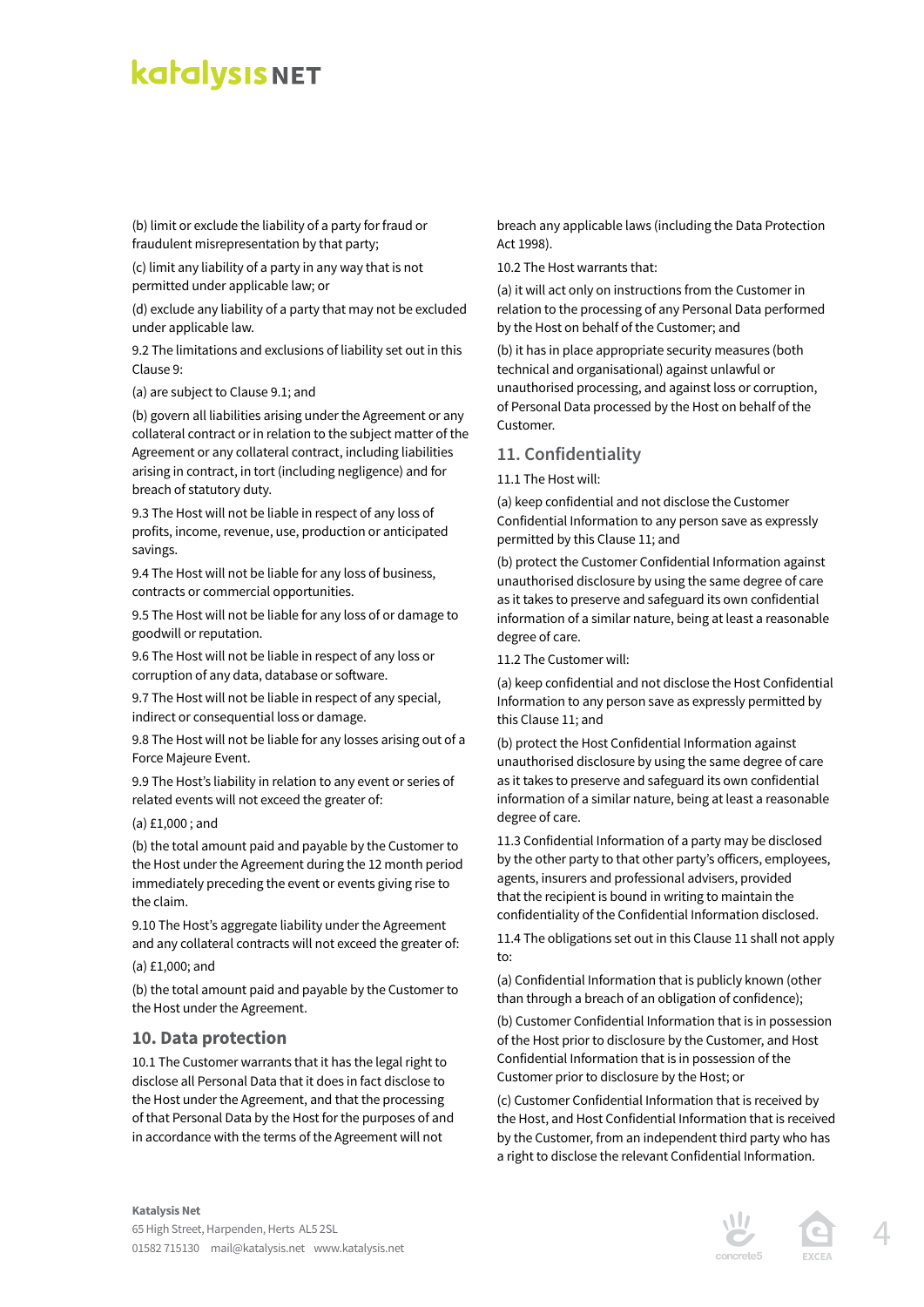11.5 Nothing in the Agreement shall restrict a party from making any disclosure of Confidential Information that is:

(a) required by law (whether under the Regulation of Investigatory Powers Act 2000 or otherwise); or

(b) required by a governmental authority, stock exchange or regulatory body.

#### **12. Termination**

12.1 Either party may terminate the Agreement at any time by giving at least 30 days' written notice to the other party expiring at any time after the end of any Minimum Term.

12.2 Either party may terminate the Agreement immediately by giving written notice to the other party if the other party:

(a) commits any material breach of any term of the Agreement.

(b) fails to pay any amount due under the Agreement in full and on time.

12.3 Either party may terminate the Agreement immediately by giving written notice to the other party if: (a) the other party:

(i) is dissolved;

(ii) ceases to conduct all (or substantially all) of its business;

(iii) is or becomes unable to pay its debts as they fall due;

(iv) is or becomes insolvent or is declared insolvent; or

(v) convenes a meeting or makes or proposes to make any arrangement or composition with its creditors;

(b) an administrator, administrative receiver, liquidator, receiver, trustee, manager or similar is appointed over any of the assets of the other party;

(c) an order is made for the winding up of the other party, or the other party passes a resolution for its winding up (other than for the purpose of a solvent company reorganisation where the resulting entity will assume all the obligations of the other party under the Agreement); or

(d) (where that other party is an individual) that other party dies, or as a result of illness or incapacity becomes incapable of managing his or her own affairs, or is the subject of a bankruptcy petition or order.

#### **13. Effects of termination**

13.1 Upon termination all the provisions of the Agreement will cease to have effect, save that the following provisions of the Agreement will survive and continue to have effect (in accordance with their terms or otherwise indefinitely): Clauses 1, 5.5, 6.7, 7.5, 9, 10, 11, 13 and 14.3 to 14.11.

13.2 Termination of the Agreement will not affect either party's accrued rights (including accrued rights to be paid) as at the date of termination.

13.3 If the Agreement is terminated under Clause 12.1, or by the Customer under Clause 12.2 or 12.3:

(a) the Host will promptly provide to the Customer an electronic copy of the Website;

(b)the Host will provide such assistance as is reasonably requested by the Customer to transfer the hosting of the Website to the Customer or another service provider, subject to payment of the Host's reasonable expenses; and

(c) the Customer will be entitled to a refund of any Charges paid by the Customer to the Host in respect of any Services which were to be performed after the date of effective termination, and will be released from any obligation to pay such Charges to the Host (such amount to be calculated by the Host using any reasonable methodology).

13.4 Save as provided in Clause 13.3(c), the Customer will not be entitled to any refund of Charges on termination, and will not be released from any obligation to pay Charges to the Host.

13.5 Subject to Clause 13.3(a), the Host may following termination of the Agreement delete from its computer systems any or all Customer data.

13.6 Notwithstanding Clause 13.5, the Customer acknowledges that the Host may retain Customer data in its systems after the date of termination, whether for technical reasons, legal reasons or otherwise.

#### **14. General**

14.1 Any notice given under the Agreement must be in writing (whether or not described as "written notice" in the Agreement) and must be delivered personally, sent by recorded signed-for post, or sent by email, for the attention of the relevant person, and to the relevant address, fax number or email address given below in the case of the Host or specified on the Registration Form in the case of the Customer (or as notified by one party to the other in accordance with this Clause).

The Host: Katalysis Net Ltd, 65 High Street, Harpenden, Herts AL5 2SL, telephone 01582 715130, email mail@ katalysis.net.

14.2 A notice will be deemed to have been received at the relevant time set out below (or where such time is not within Business Hours, when Business Hours next begin after the relevant time set out below):

(a) where the notice is delivered personally, at the time of delivery;



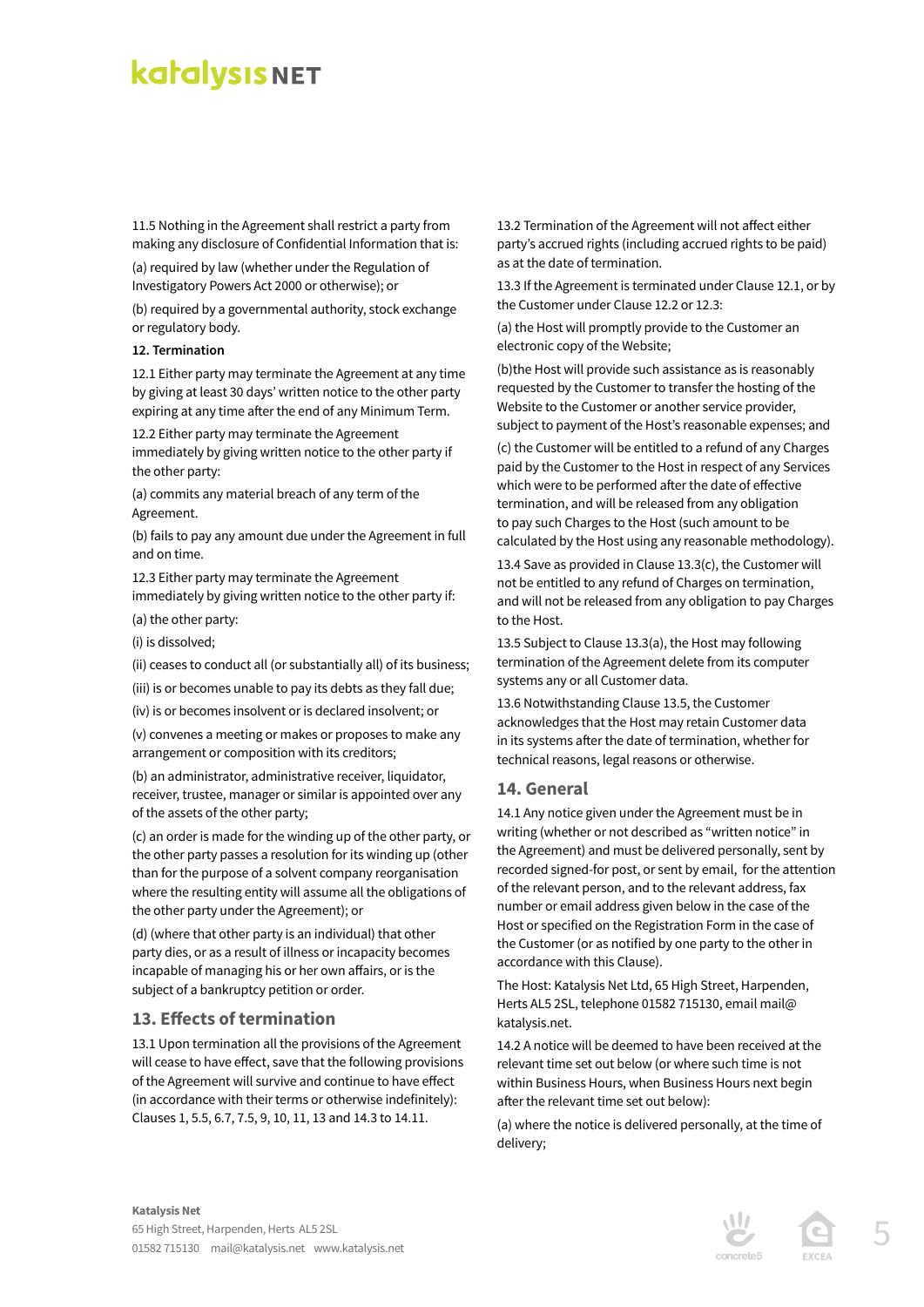(b) where the notice is sent by recorded signed-for post, 48 hours after posting; and

(c) where the notice is sent by email, at the time of the transmission (providing the sending party retains written evidence of the transmission).

14.3 No breach of any provision of the Agreement will be waived except with the express written consent of the party not in breach.

14.4 If a Clause of the Agreement is determined by any court or other competent authority to be unlawful and/ or unenforceable, the other Clauses of the Agreement will continue in effect. If any unlawful and/or unenforceable Clause would be lawful or enforceable if part of it were deleted, that part will be deemed to be deleted, and the rest of the Clause will continue in effect (unless that would contradict the clear intention of the parties, in which case the entirety of the relevant Clause will be deemed to be deleted).

14.5 Nothing in the Agreement will constitute a partnership, agency relationship or contract of employment between the parties.

14.6 The Agreement may not be varied except by a written document signed by or on behalf of each of the parties.

14.7 The Customer hereby agrees that the Host may freely assign any or all of its rights and obligations under the Agreement to any third party. Save as expressly provided in the Agreement, the Customer may not without the prior written consent of the Host assign, transfer, charge, license or otherwise dispose of or deal in the Agreement or any of its rights or obligations under the Agreement.

14.8 The Host may subcontract any of its obligations under the Agreement to any third party.

14.9 The Agreement is made for the benefit of the parties, and is not intended to benefit any third party or be enforceable by any third party. The rights of the parties to terminate, rescind, or agree any amendment, waiver, variation or settlement under or relating to the Agreement are not subject to the consent of any third party.

14.10 Subject to Clause 9.1, the Agreement constitutes the entire agreement and understanding of the parties in relation to the subject matter of the Agreement, and supersedes all previous agreements, arrangements and understandings between the parties relating to the subject matter of the Agreement.

14.11 The Agreement will be governed by and construed in accordance with the laws of England and Wales; and the courts of England will have exclusive jurisdiction to adjudicate any dispute arising under or in connection with the Agreement.

#### **Katalysis Net**

65 High Street, Harpenden, Herts AL5 2SL 01582 715130 mail@katalysis.net www.katalysis.net





6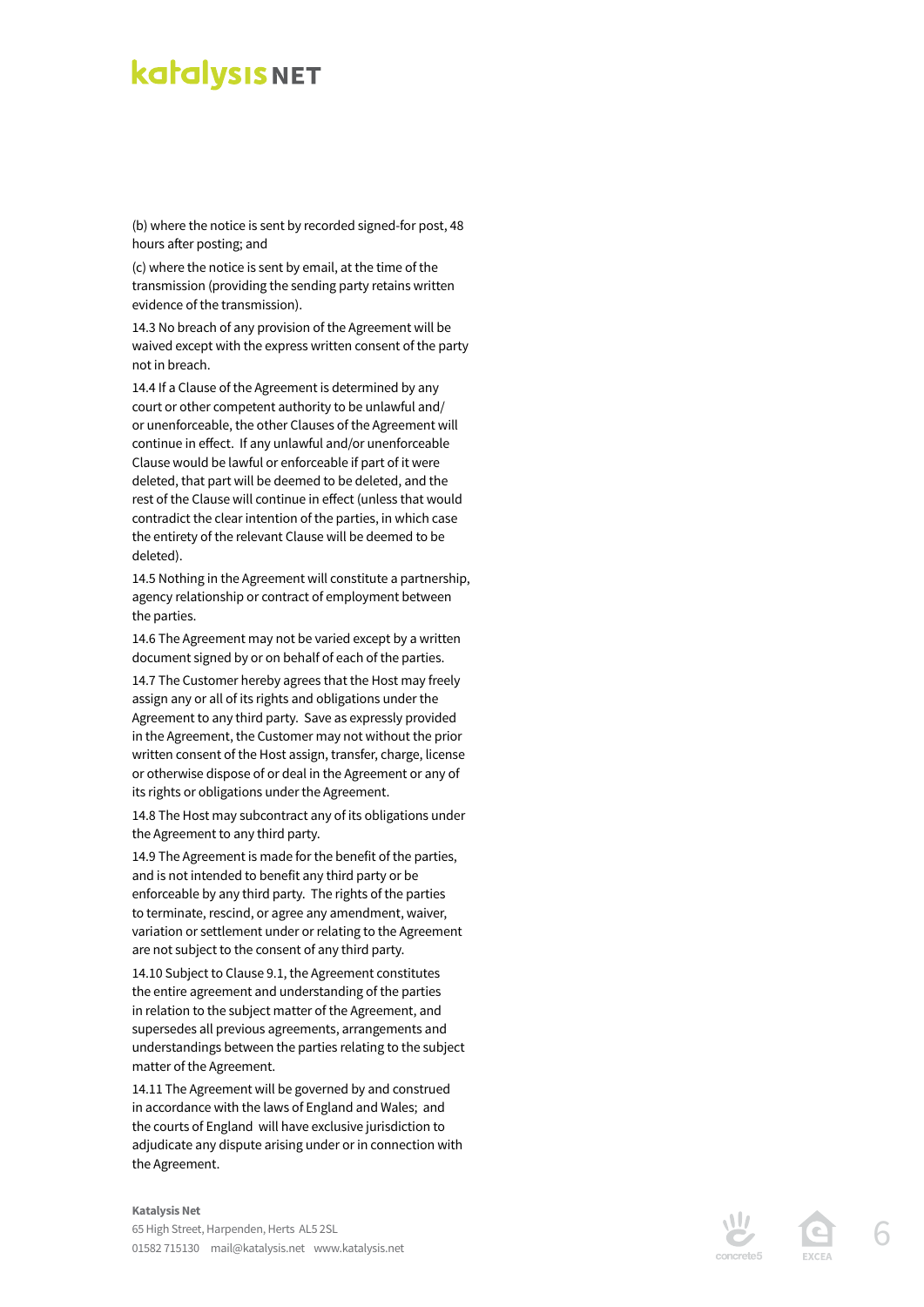### DATA PROTECTION ADDENDUM

#### **1. DEFINITIONS**

For the purpose of this addendum: "Customer Protected Data" means any Personal Data received from or on behalf of the Customer or otherwise obtained, created, generated, transmitted, stored or processed for or on behalf of the Customer in connection with the performance of Katalysis Net's obligations under this Agreement;

"Data Protection Laws" means any legislation relating to the processing, privacy and use of Personal Data, as applicable to the Customer, Katalysis Net and/or the Services being provided under this Agreement, including: the Data Protection Act 1998 and the Privacy and Electronic Communications (EC Directive) Regulations 2003 and all other applicable legislation implementing European Community Directives 95/46 and 2002/58, and any subsequent European Union legislation, including the EU General Data Protection Regulation 2016/679, once applicable (the "GDPR") and any applicable national legislation implementing or supplementing the GDPR , in relation to the protection of Personal Data and/or any corresponding or equivalent national legislation in any relevant jurisdiction (once in force and applicable);

"Data Subject Requests" means a request made by a Data Subject to exercise any rights of Data Subjects under Data Protection Laws relating to the Protected Data;

"Katalysis Net Personnel" means all employees, staff, other workers, agents and consultants of Katalysis Net and of any sub-contractors who are engaged in the provision of the services under this Agreement from time to time; "Protected Data" means together the Customer Protected Data, or separately where the context requires; and

The expressions "process", "Personal Data", "Data Controller", "Data Processor" and "Data Subject" shall bear their respective meanings given in Data Protection Laws.

2. Each party agrees that they will comply with the appropriate provisions under the Data Protection Laws in relation to processing of the Protected Data to extent of the applicable law.

3. Each party acknowledges that for the purpose of the Data Protection Laws, the Customer is the Data Controller of the Customer Protected Data as required by Article 28(3) of the GDPR. Katalysis Net is the Data Processor or Data Sub-Processor of all Protected Data. Where Katalysis Net is acting at the Data Processor, or Sub-Processor, for and behalf of the Customer the following provisions shall apply: 3.1 Katalysis Net undertakes that it shall process the Protected Data only to the extent and in such a manner

as is necessary for the purposes of this Agreement (in the case of Customer Protected Data) from time to time unless otherwise required by a legal requirement or if, in Katalysis Net's opinion, the Customer's, documented instructions infringe Data Protection Laws;

3.2. Katalysis Net shall ensure appropriate organisational and technical measures are implemented and maintained in place, at its cost and expense, to safeguard against any unauthorised or unlawful processing or access, accidental loss, destruction, theft, use or disclosure of the Protected Data and, having regard to the state of technological development and the cost of implementing any measures, the measures must ensure a level of security appropriate to the nature of the Protected Data and the risks presented by the processing, in particular from unauthorised or unlawful disclosure, access or processing or accidental loss, destruction or damage. Katalysis Net shall in respect of all Protected Data processed by it under this Agreement comply with the requirements regarding security of processing set out in Data Protection Laws;

3.3. Katalysis Net shall take all reasonable steps to ensure the reliability of Katalysis Net Personnel who may have access to or process the Protected Data. Katalysis Net shall ensure that only such of the Katalysis Net Personnel who may be required by Katalysis Net undertaken adequate levels of training on compliance with Data Protection Laws. All Katalysis Net Personnel who have access to or process the Protected Data are made of aware of the confidential nature of the Protected Data and have signed written confidentiality undertakings regarding the Protected Data within their employment contract;

3.4. Katalysis Net shall implement and maintain in place, at its cost and expense, appropriate technical and organisational measures to assist the Customer in the fulfilment of their obligation to respond to Data Subject Requests. Katalysis Net agrees to notify the Customer promptly, and in any event within (48) forty eight working hours of receipt of any request, in the event that it receives a Data Subject Request and shall provide the Customer with full cooperation, information and assistance with all such Data Subject Requests;

3.5. Katalysis Net shall provide all reasonable assistance, information and cooperation to the Customer to ensure compliance with their respective obligations under Data Protection Laws with respect to data protection impact assessments and prior consultations with the Information Commissioner's Office (the "ICO") or other supervisory authorities or regulators which the Customer reasonably consider to be required of them under Data Protection Laws, in each case solely in relation to the processing of





#### **Katalysis Net**